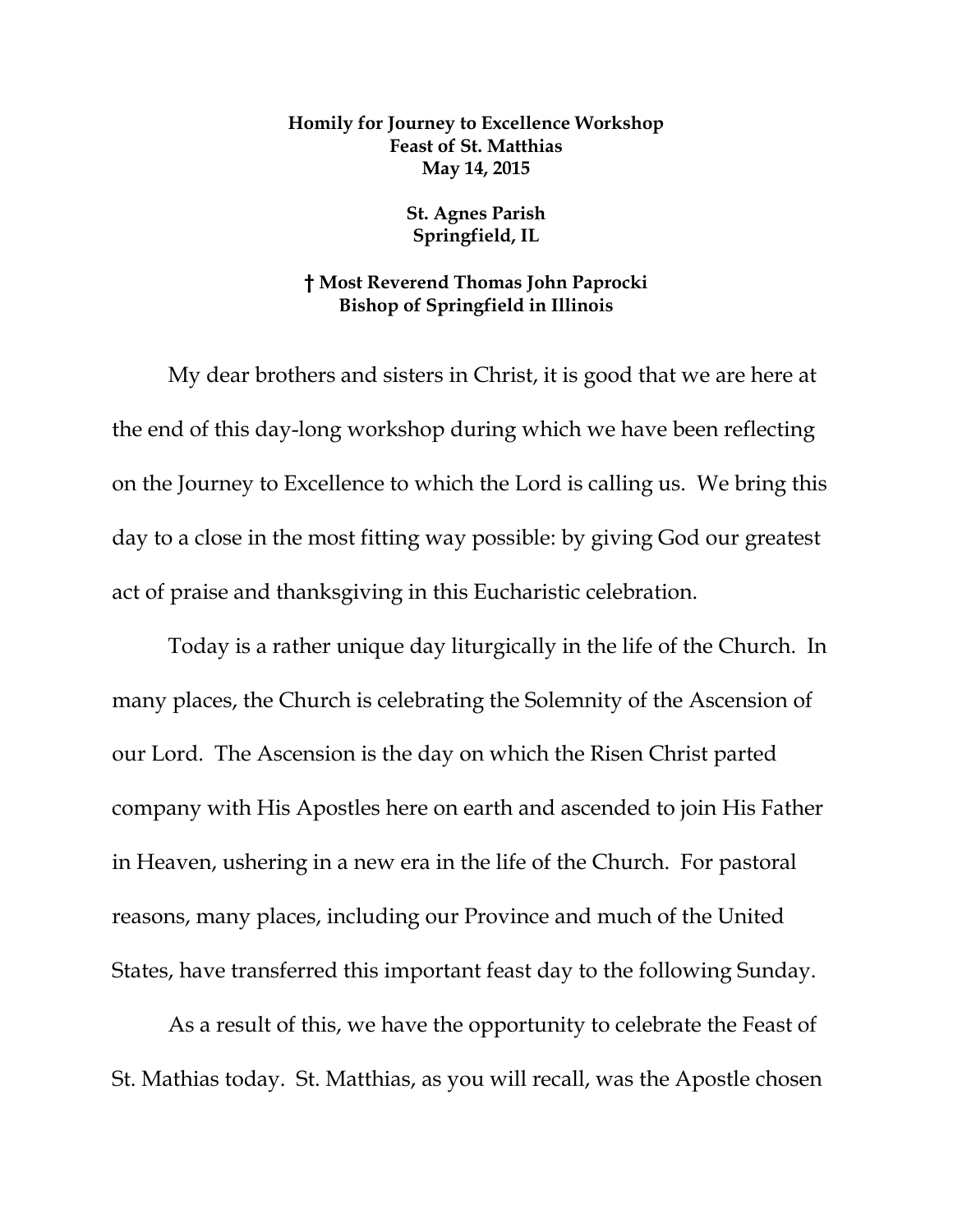to replace Judas Iscariot who had betrayed the Lord and had fallen from his privileged place of being one of the original Twelve. And although it may seem as though there are two distinct liturgical celebrations going on today in the Church, they are actually closely related to one another.

The account of the choosing of Matthias, which we heard in our first reading, comes just two verses after the conclusion of the account of the Ascension, which opens up the Acts of the Apostles. This was one of the first actions undertaken by the leaders of the early Church following the departure of Jesus from their earthly company. And although it took place before the official birthday of the Church on Pentecost, it is nevertheless an important episode upon which to reflect as it gives us some helpful insights into discipleship and leadership. These insights are every bit as relevant today as they were nearly two thousand years ago.

One point that stands out in this account of the process of filling the vacancy in the Twelve is the requirement that the candidate had to be one who had accompanied the rest of the Apostles in following Jesus and had to have been a witness to His Resurrection.<sup>1</sup> This is important because it shows that in order to be a leader, one must first be a follower. And this is at the heart of what it means to be a Christian disciple, that we understand

2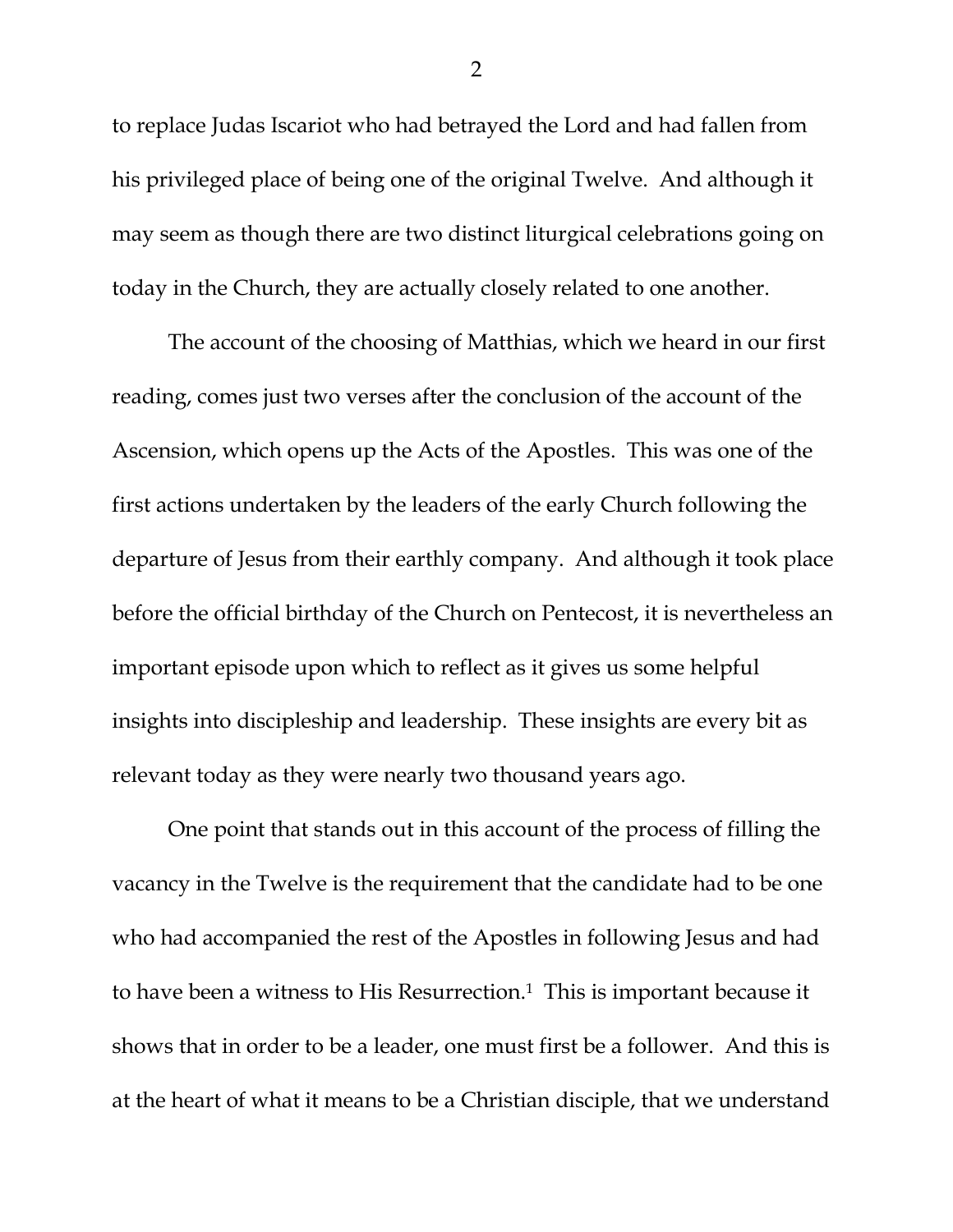that we are all first and foremost followers of Jesus. Not all are called to leadership, but all, without exception, are called to be followers.

For those of us who *are* in positions of leadership, it is helpful to be reminded of this so that we can give our leadership the proper focus. There is a certain danger of being a leader in that we can be tempted to want to think as though we call the shots and set the direction. While not dismissing the important contributions that a leader makes in directing, the Catholic leader must always be attentive and obedient to the promptings of the Lord, who is the one who is ultimately in charge. This means having the humility to accept the Lord's will over our own, trusting that He knows better than we do.

This is demonstrated in a very clear way as we see Peter, the leader of the Apostles, stepping up as that leader to begin the process of selecting the next Apostle. Two individuals were chosen, but we notice how Peter does not presume to abuse the authority given to him by God, and so he asks for guidance from the true leader by praying in the following words: "You, Lord, who know the hearts of all, show which one of these two you have chosen" (Acts 1:24). In this example, Peter is showing his role as a leader, but at the same time, submitting himself as a follower in order to ensure

3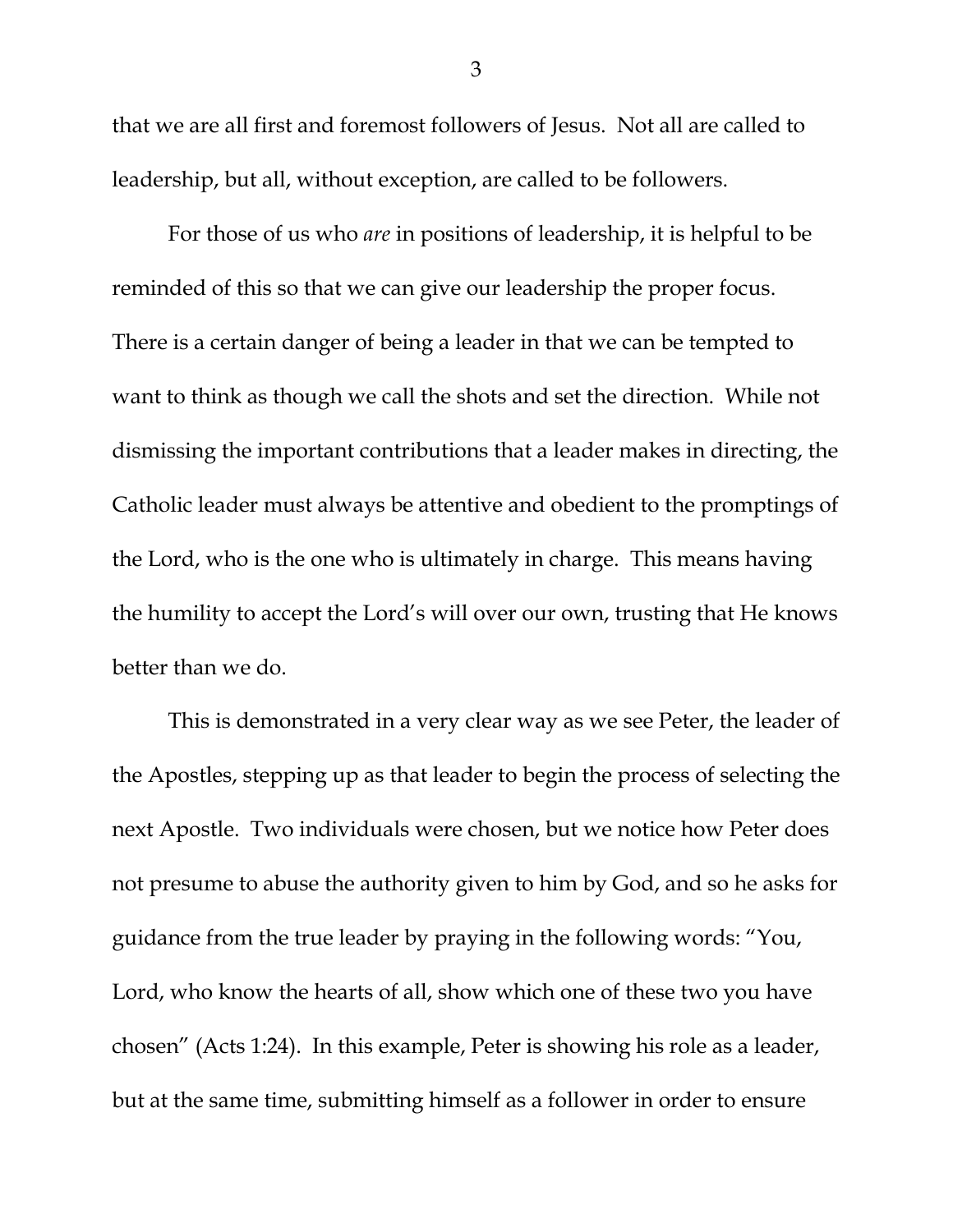that God's will is the one that is being fulfilled, and not his own.

By being consciously aware of our primary role as a follower, we who are in role of leadership are able to be of greater service to the people that we lead. We resist the temptations that come from that 2nd Level of Happiness which can cause us to become overly focused on ourselves and our own ideas. We are freed to let the attention and glory be directed to the One who is the ultimate leader. And if we are truly open to His will, we can be assured that He will always guide us to have our decisions and actions directed toward those higher levels of happiness, for they are at the heart of His command to love God and love our neighbor.

This style of leadership should also instill trust and confidence in those who are not in positions of leadership, for it makes clear to them that their obedience to their leaders is in alignment with the will of God and not just a servile submission to authority. Jesus makes this point clear in the Gospel when He tells His disciples: "I no longer call you slaves…I have called you friends" (John 15:15). We are much more likely to follow when we feel as though we are being treated as friends, with our good and the good of all at the heart of that leadership. When we keep our focus on following Christ, even when it means being led by another human being,

4